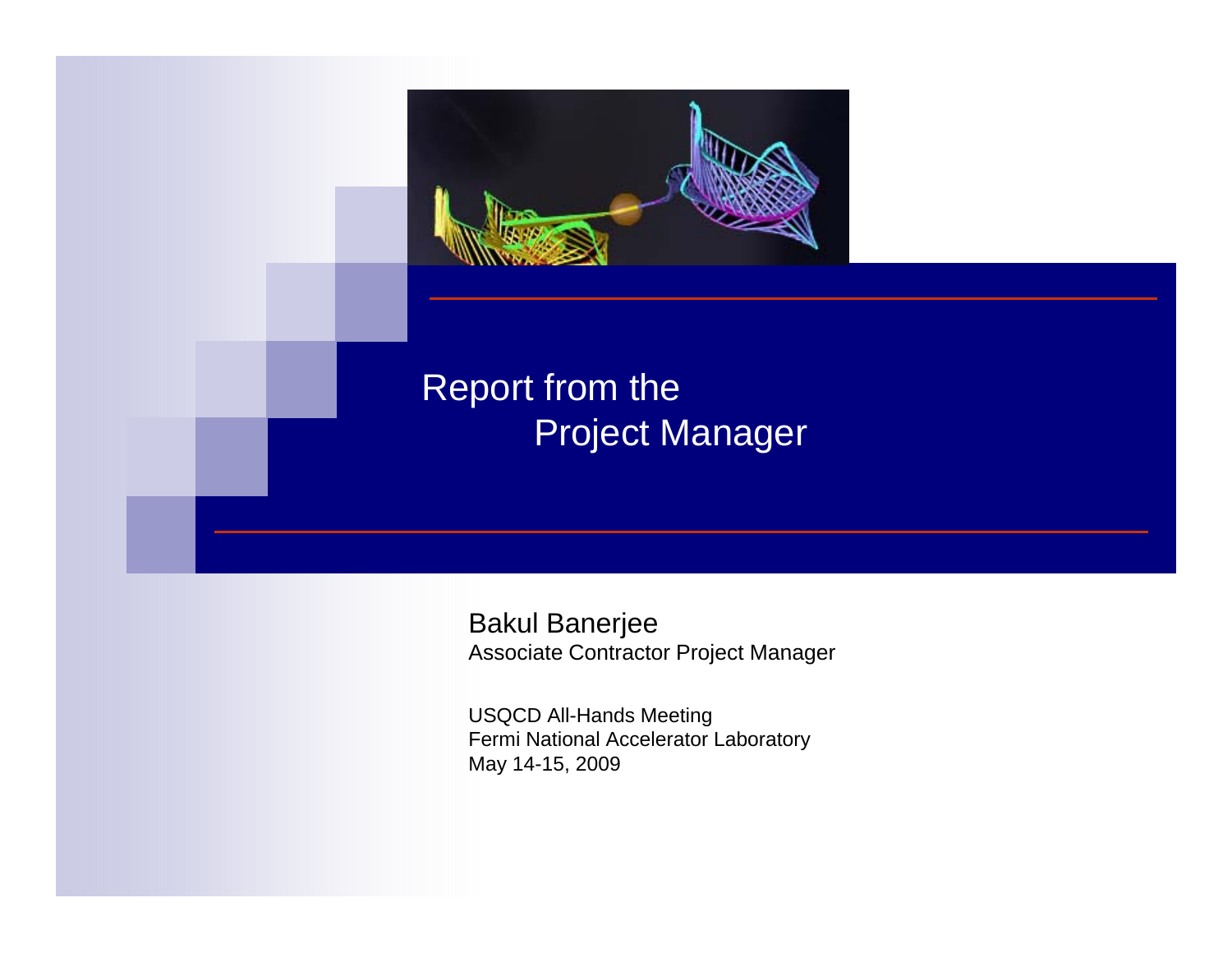# Outline

- $\mathcal{L}_{\mathcal{A}}$ Organization update
- $\mathcal{O}^{\mathcal{O}}$ OMB300 project scope
- $\mathcal{L}_{\mathcal{A}}$ Progress towards performance goals and milestones
- $\mathcal{L}_{\mathcal{A}}$ Budgets and cost performance
- $\mathcal{L}_{\mathcal{A}}$ Extension project update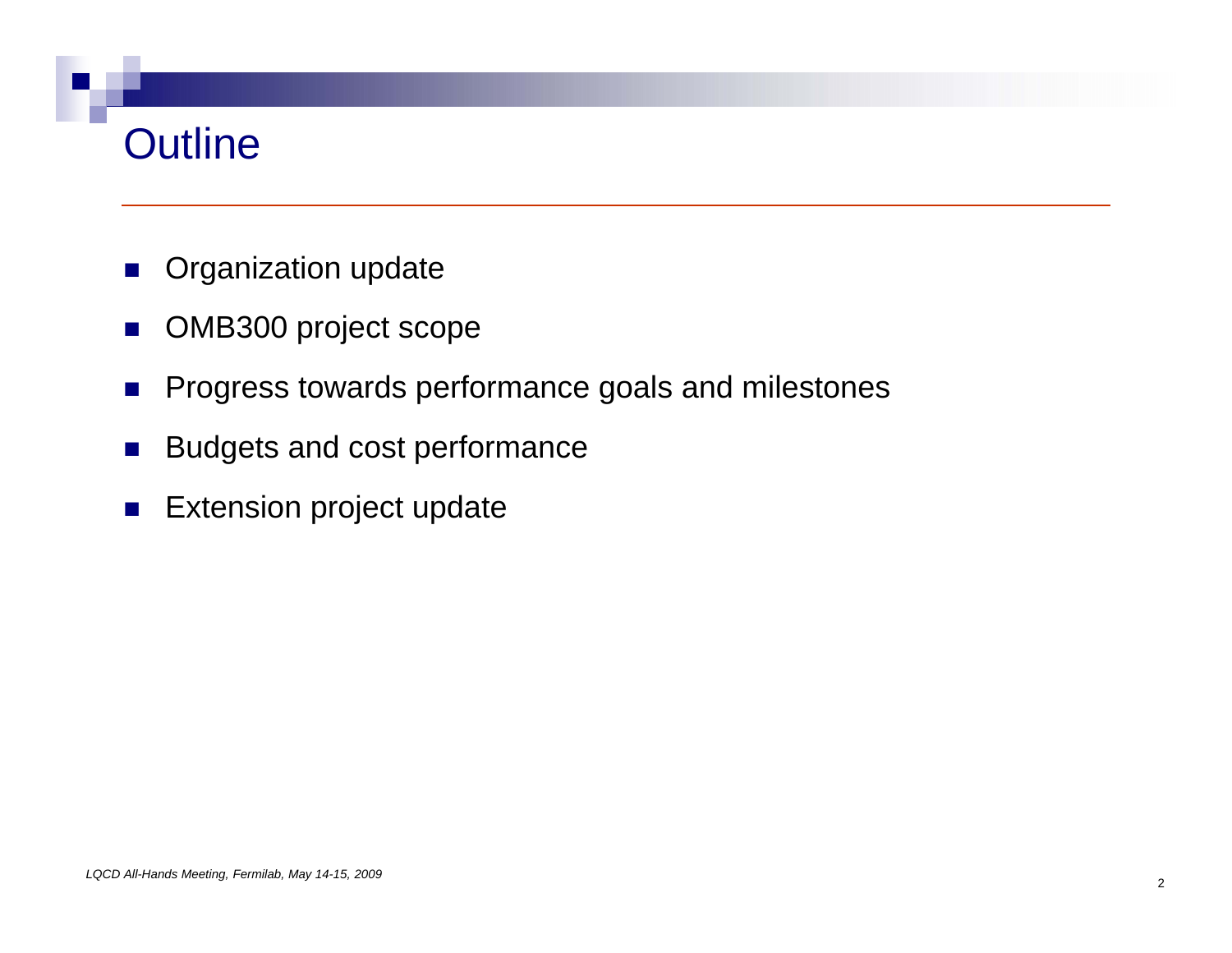## Organization Overview



Org chart has been updated to reflect changes in the leadership of the Executive Committee, Scientific Program Committee, and Change Control Board.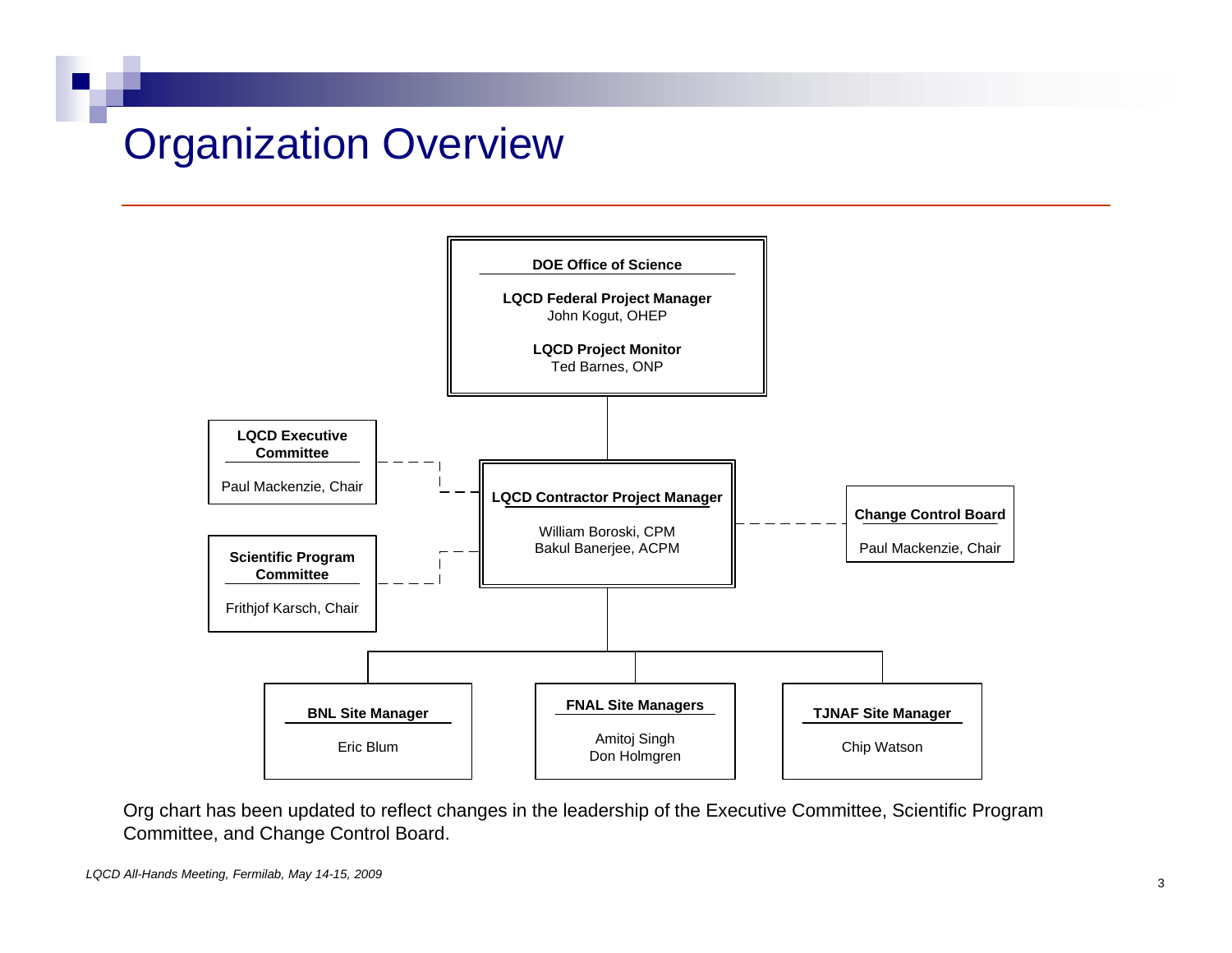### **OMB300 Project Scope**

- F. Four-year project funded from Oct 1, 2005 through Sep 30, 2009 to deploy and operate computing facilities dedicated to LQCD calculations
	- □ Funding provided by DOE OHEP and ONP
	- Project Budget: \$9.2M (*\$5.87M for equipment, \$3.33M for personnel*)
- $\mathcal{L}_{\rm{max}}$  Operations support (admin, hardware maintenance, site management) □ US QCDOC, SciDAC clusters, new LQCD clusters
- $\mathcal{L}^{\text{max}}$  Purchase and deploy new clusters
	- □ FY06: Kaon cluster at FNAL; 6n cluster at JLab
	- □ FY07: 7n cluster at JLab
	- □ FY08/09: J-psi cluster at FNAL
- × Project management
	- □ Modest budget to support project management activities
- $\sim 10$  Not in project scope
	- □  $\Box$  Software development / Scientific software support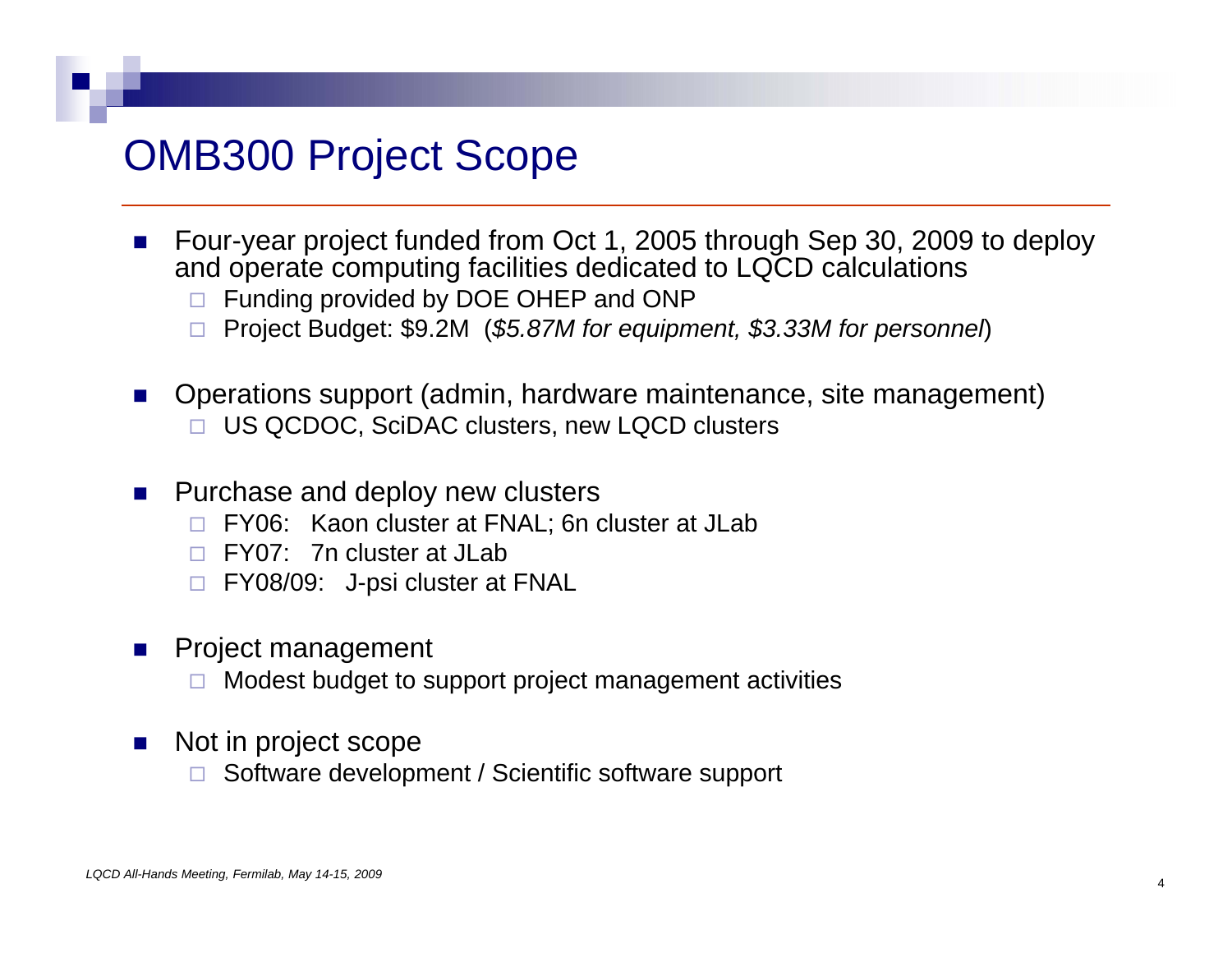## **FY08 Performance Goals and Milestones**

 $\mathcal{L}^{\mathcal{L}}$  Annual performance goals & milestones defined in OMB Exhibit 300 document include:. . . . . .

| <b>Item</b>                                      | <b>FY08 Goal</b> | <b>Actual</b> |
|--------------------------------------------------|------------------|---------------|
| Deployed Tflops                                  | 4.1              | $5.8*$        |
| Delivered Tflops-yrs                             | 12.0             | 12.1          |
| % machine uptime (weighted average by capacity)  | 93%              | 96%           |
| % helpdesk tickets closed within 2 business days | 92%              | 96%           |
| Frequency of cyber security vulnerability scans  | Monthly          | Daily / wkly  |
| Number of distinct users                         | 30               | 66            |
| Customer satisfaction rating                     | 87%              | 91%           |

\* FY08 deployment actually occurred in early FY09, due to planned deployment across FY08/09 boundary

- F. Our performance is monitored through monthly stakeholder calls, quarterly DOE OCIO progress reports, and annual progress reviews
	- □ LQCD Project continues to receive "green" scores on quarterly reports
	- $\Box$  FY09 annual external progress review will be held at FNAL on June 4-5
		- This year's focus will be on scientific impact and technical progress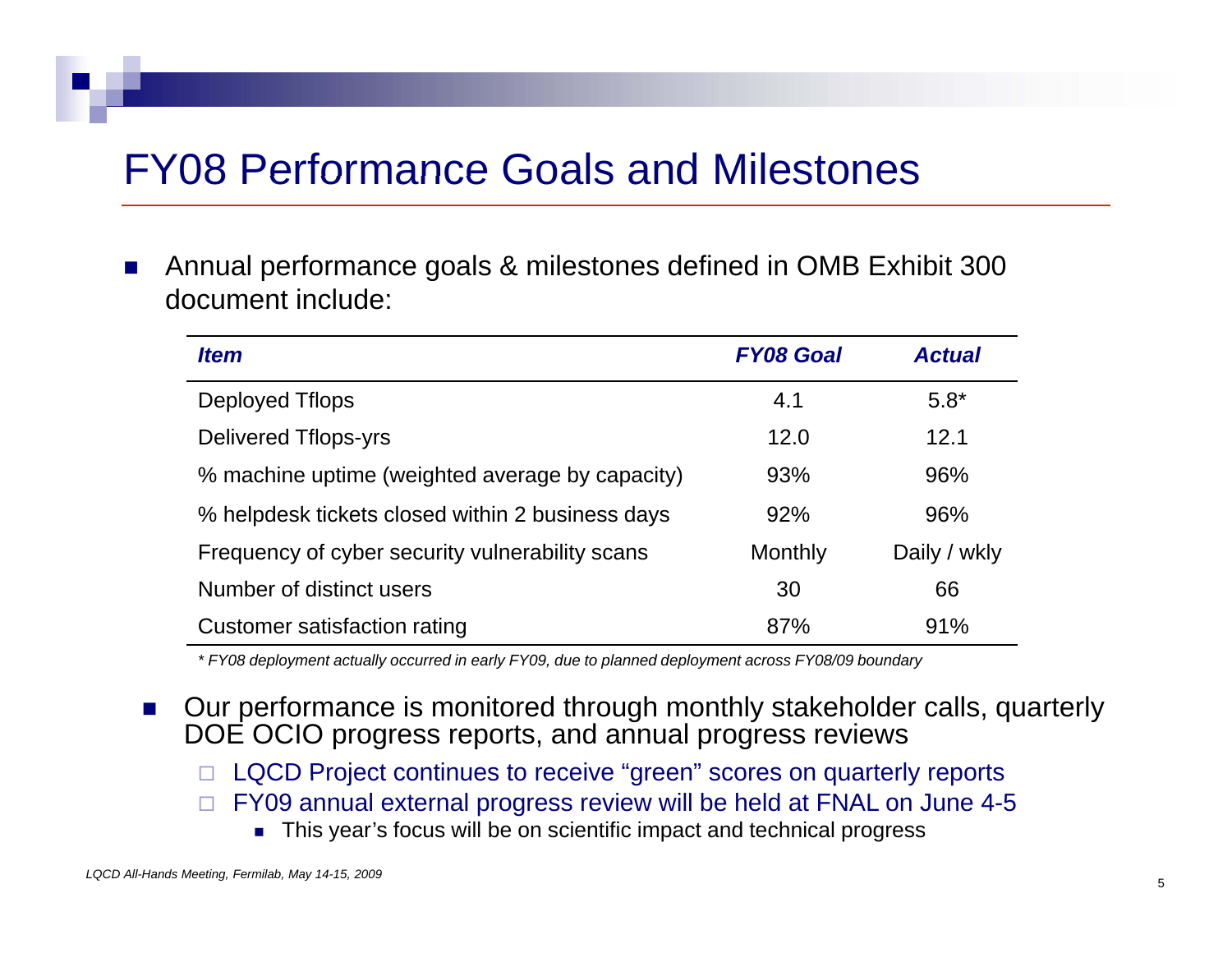### Milestone Performance *(Tflops deployed to date)*

|               | <b>Tflops Deployed</b>                         |                                       |  |  |
|---------------|------------------------------------------------|---------------------------------------|--|--|
| Year          | <b>Baseline</b>                                | Actual                                |  |  |
| <b>FY2006</b> | 2.0<br>1.8 Tflops at FNAL<br>0.2 Thops at Jlab | 2.6<br>FNAL Kaon: 2.3<br>JLab 6N: 0.3 |  |  |
| <b>FY2007</b> | 2.9                                            | 2.98<br>JLab 7N                       |  |  |
| <b>FY2008</b> | 4.1                                            | 5.75<br><b>FNAL J-Psi</b>             |  |  |
| FY2009        | 2.5                                            | 2.65<br><b>FNAL J-Psi</b>             |  |  |
| Total         | 9.0                                            | 14.0                                  |  |  |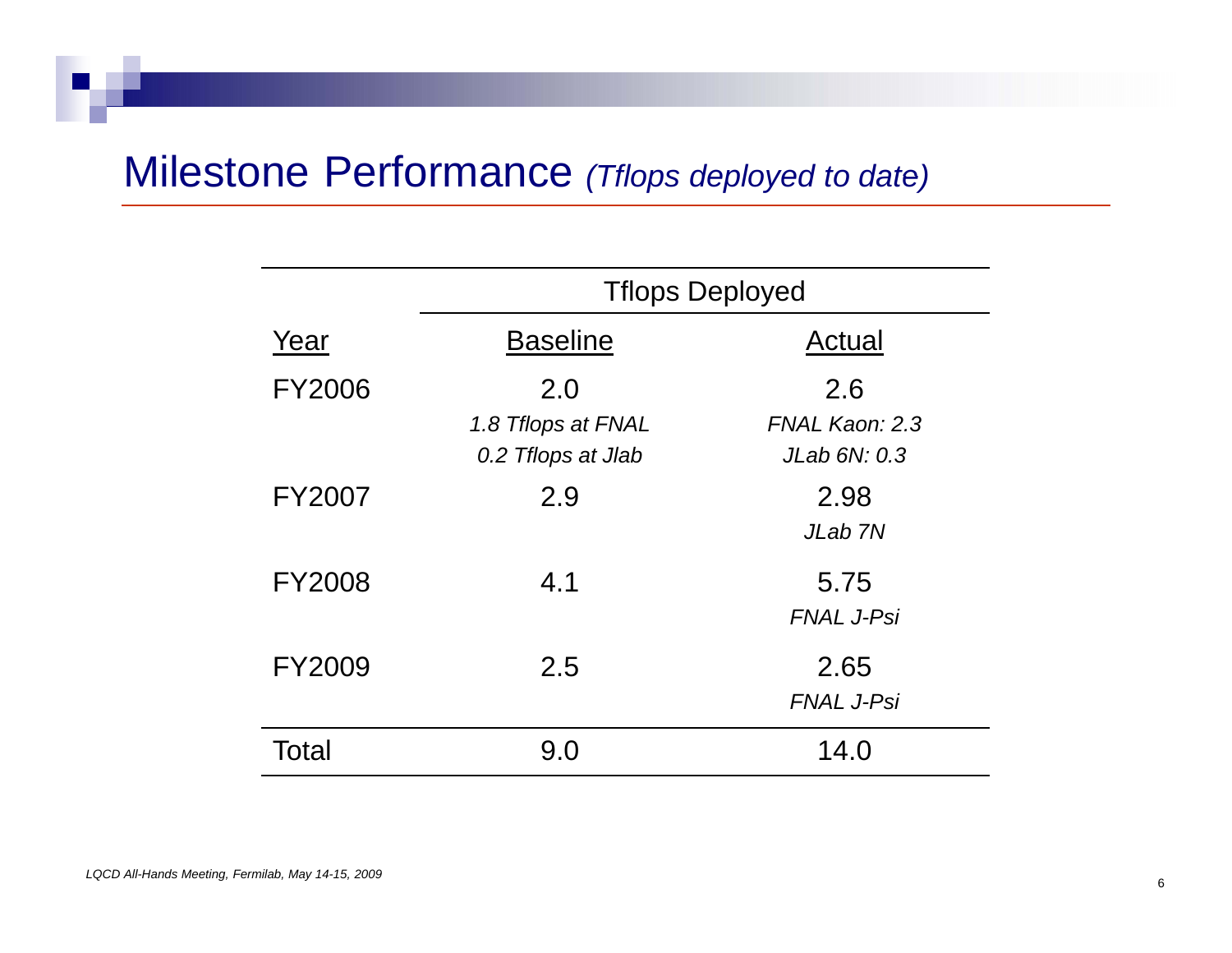### Milestone Performance (Tflops-yrs delivered)

### $\blacksquare$  FY08

- $\Box$ FY08 performance goal = 12.0 Tflops-yrs delivered
- $\Box$ Total delivered = 12.07 Tflops-yrs (*100.6% of goal*)

### $\blacksquare$  FY09

- $\Box$  FY09 performance goal is 15 Tflops-yrs
- $\Box$  oal through March is 6.48  $\begin{array}{c|c}\n\text{Tflops-yrs}\n\end{array}$   $\begin{array}{c|c}\n\hline\n\text{w}_\text{0.000}\n\end{array}$
- $\Box$  Through March, SC LQCD has delivered 7.43 Tflopsyrs (115% of goal)
- □ Actual performance data through March 2009 are shown to the right

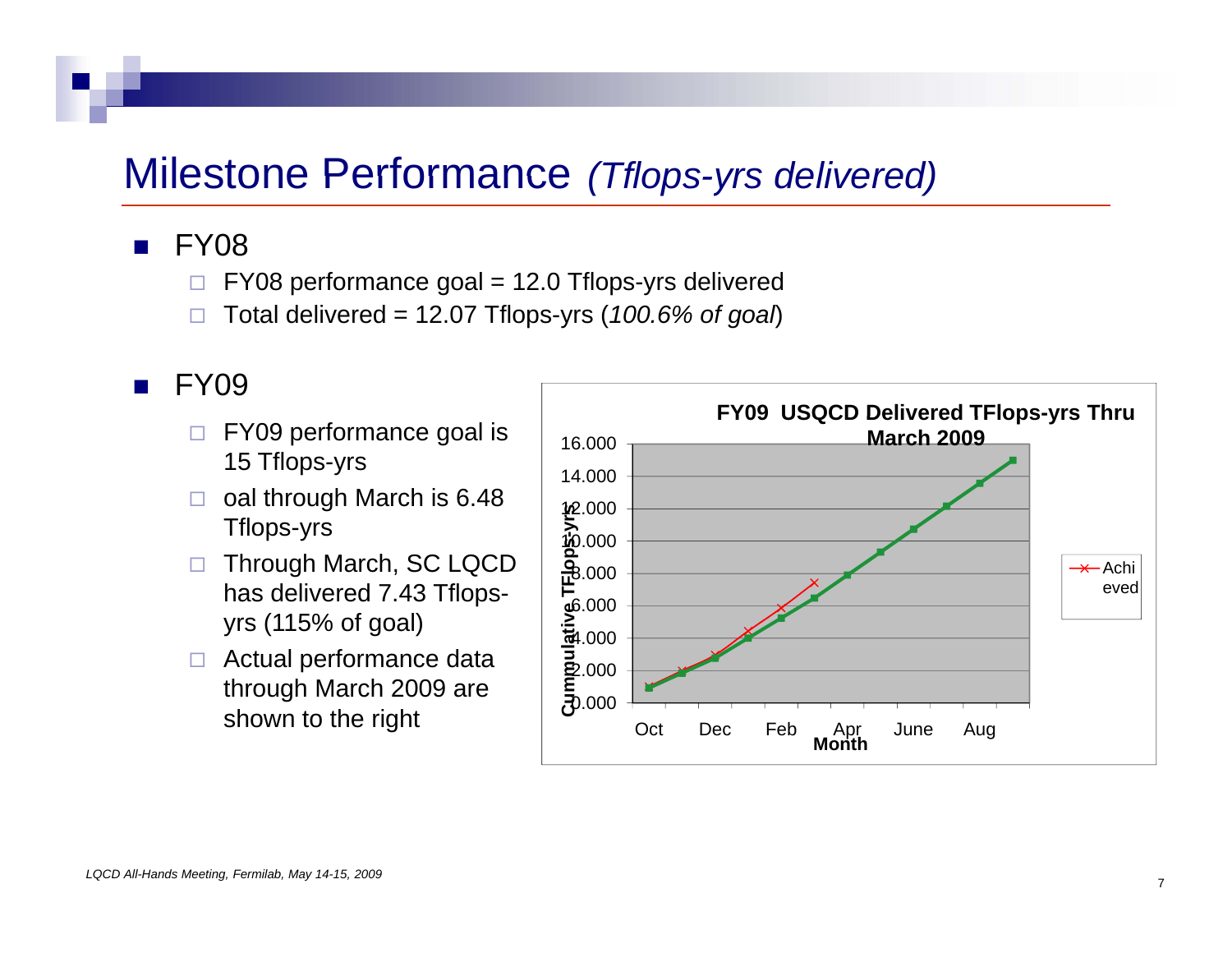# Delivered Tflops-Yrs by Site - FY09 Performance

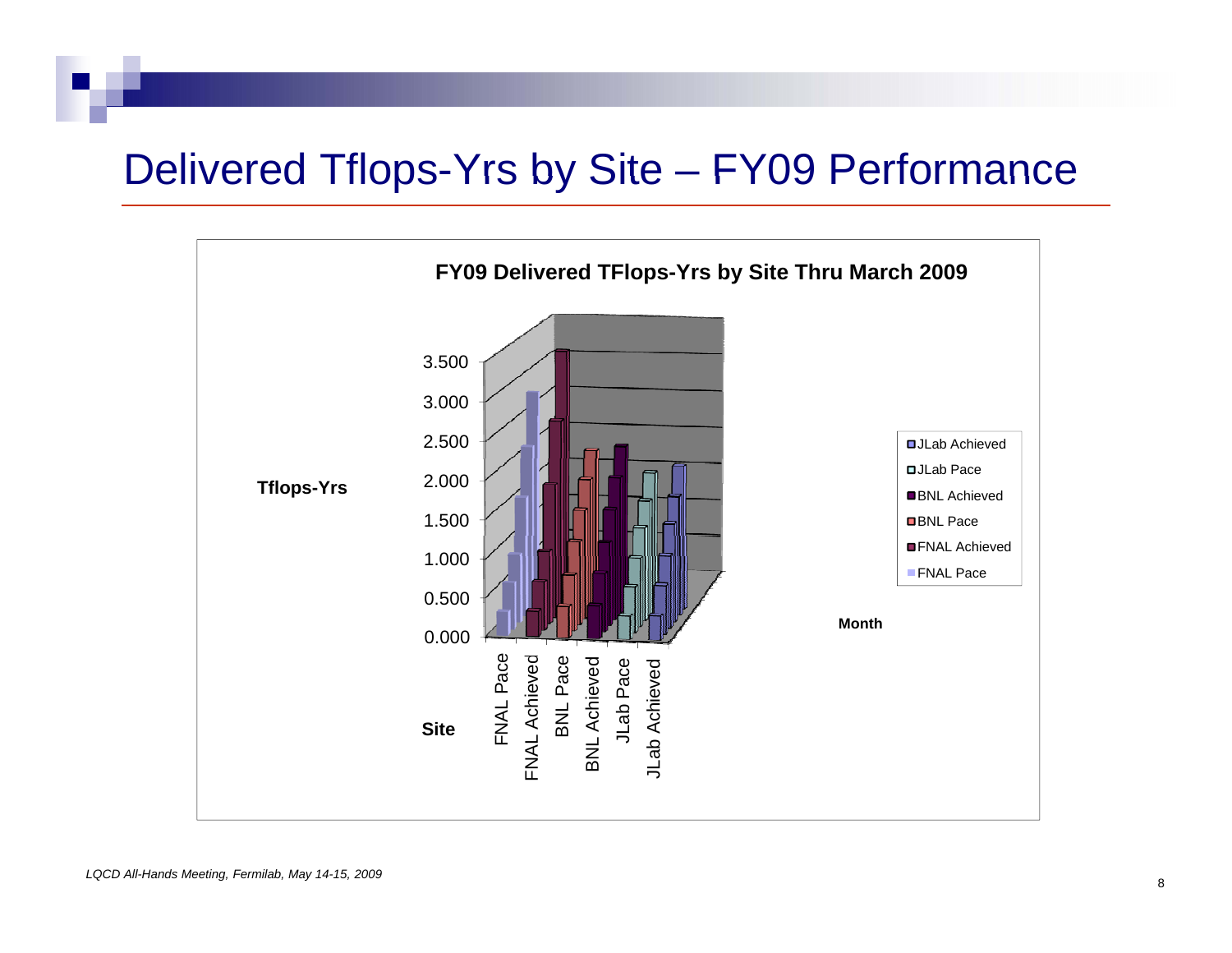## FY2008 Cost Performance *(Final)*

#### $\mathcal{L}_{\mathcal{A}}$ Period of Performance *(Oct-07 through Sep-08)*

|                           | Personnel | Equipment             | Total                  |
|---------------------------|-----------|-----------------------|------------------------|
| <b>Budget</b>             |           |                       |                        |
| <b>FY07 Carry-Forward</b> | \$34K     | $\mathcal{C}$<br>243K | 277K<br>$\mathfrak{L}$ |
| FY08 Budget               | \$930K    | \$1,570K              | \$2,500K               |
| <b>Total Avail, Funds</b> | \$964K    | \$1,813K              | \$2,777K               |
| <b>Actual Final Costs</b> | \$827K    | $\mathbb S$<br>244K   | \$1,071K               |
| % of budget               | 86%       | 14%                   | 39%                    |
| % of yr complete          | 100%      | 100%                  | 100%                   |

- Personnel costs below budget because effort required to support and maintain QCDOC was much less than anticipated.

-Equipment costs below budget because FY08 cluster procurement was obligated in late FY08 but<br>not costed until early FY09. Actual cluster cost was within planned budget. not costed until early FY09. Actual cluster cost was within planned budget.

-All unspent funds have been carried forward into FY09.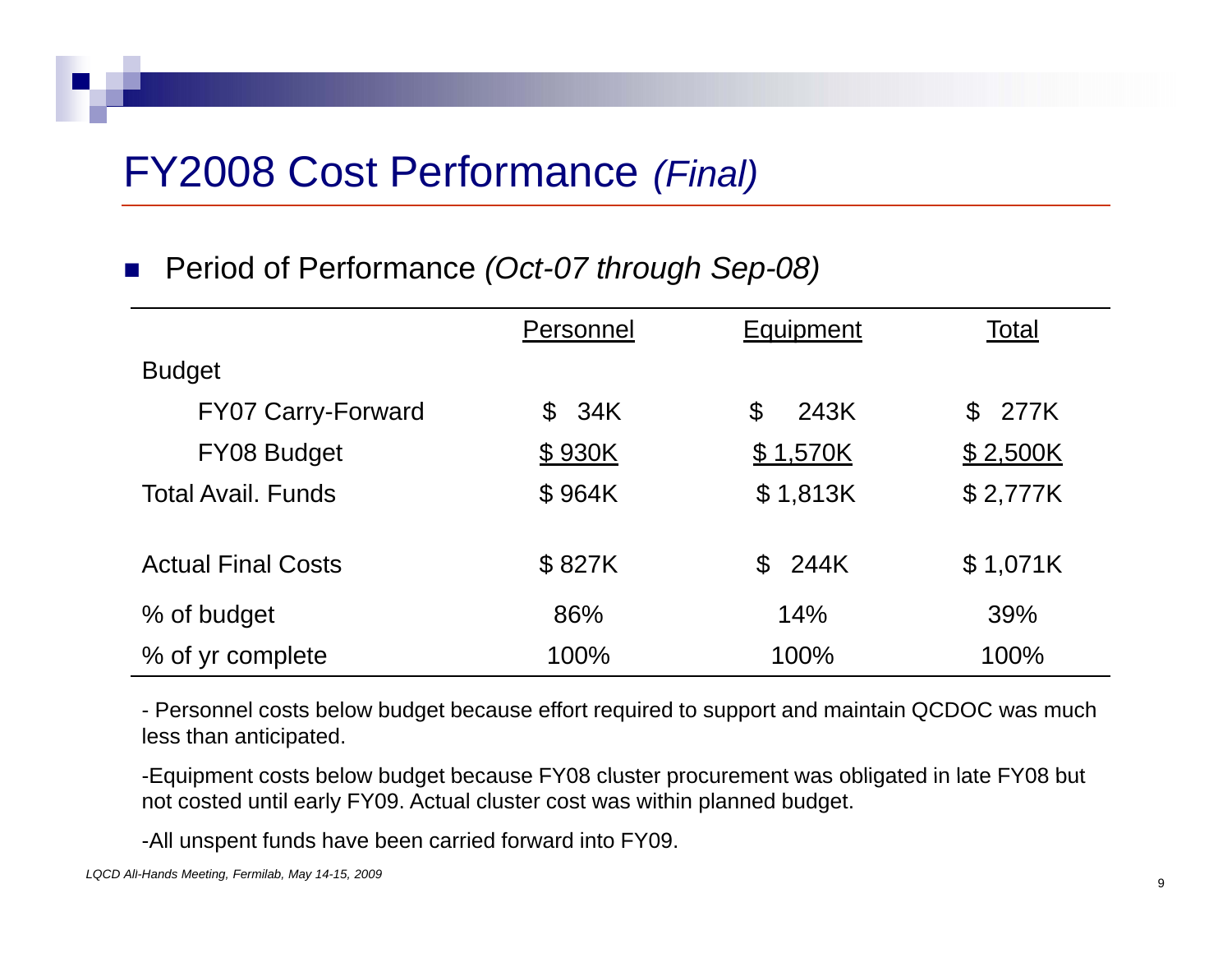# FY2009 YTD Cost Performance *(through Mar 2009)*

#### $\mathcal{L}_{\mathcal{A}}$ Period of Performance *(Oct-08 through Mar-09)*

|                           | Personnel | Equipment | Total    |
|---------------------------|-----------|-----------|----------|
| <b>Budget</b>             |           |           |          |
| <b>FY08 Carry-Forward</b> | 136K<br>S | \$1,569K  | \$1,706K |
| FY09 Budget               | \$1,022K  | 678K<br>£ | \$1,700K |
| <b>Total Avail, Funds</b> | \$1,158K  | \$2,247K  | \$3,406K |
| <b>Actual Costs</b>       | \$550K    | \$1,533K  | \$2,083K |
| % of budget               | 48%       | 68%       | 61%      |
| % of yr complete          | 50%       | 50%       | 50%      |

- Personnel costs largely on track for the year.

- Equipment costs to date associated with FY08 J-Psi procurement.

- Spend rates are consistent with plans. No concerns or problems foreseen. Anticipate completing the current project within the approved budget.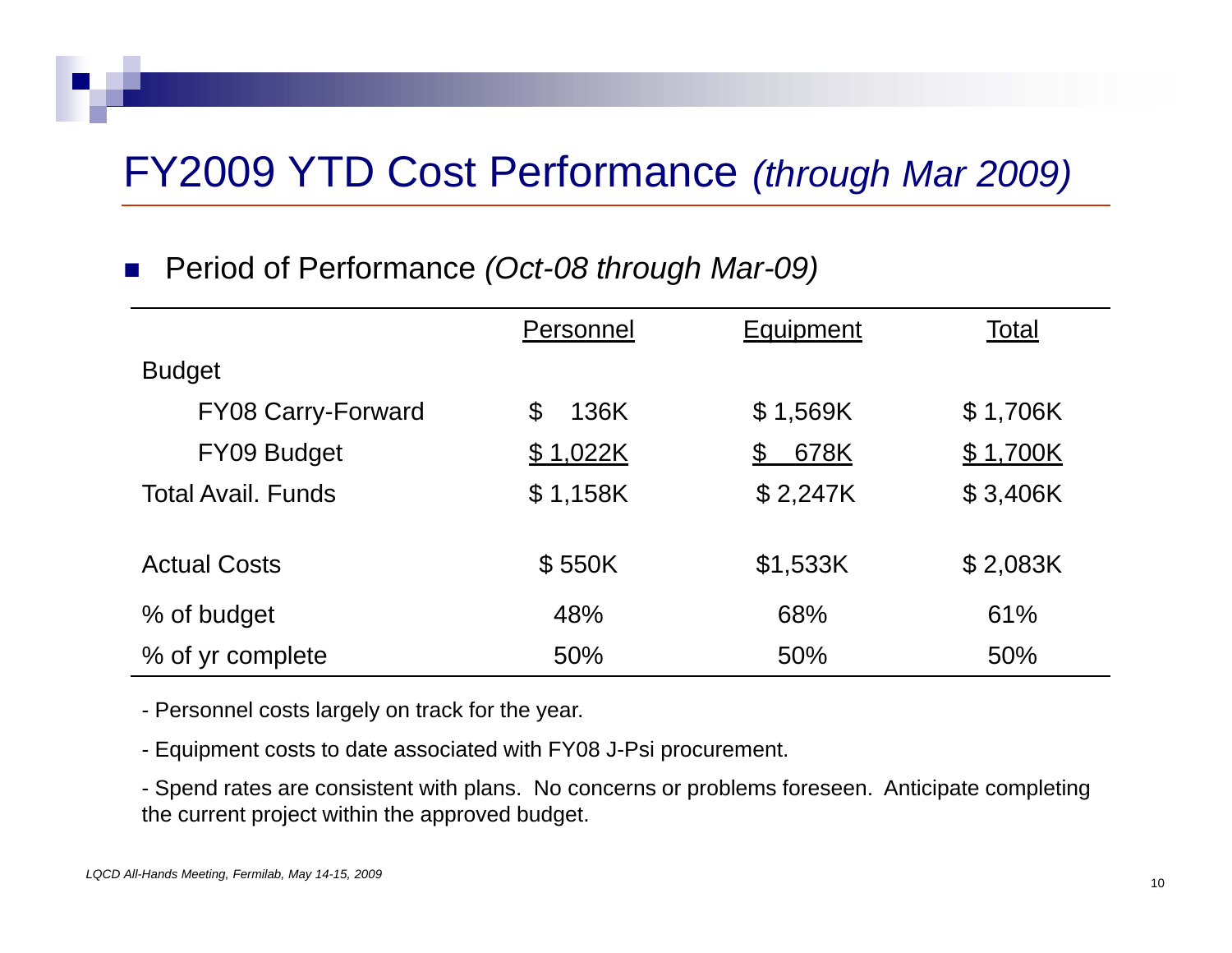# LQCD ARRA Project

- $\mathcal{L}^{\text{max}}$  There is a strong possibility that \$4.96M in American Recovery and Reinvestment Act (ARRA) funds may be available to augment the LQCD Computing Project.
- $\mathcal{L}_{\rm{max}}$ **The LQCD ARRA project is planned by DOE and is expected to be** realized, but is not yet 100% certain.
- $\mathcal{L}_{\mathcal{A}}$  Tentative plan *(assuming project approval and availability of funds)*:
	- $\Box$  $\Box$  Deploy and operate a new 16 Tflops/s sustained cluster at JLab, likely incorporating Intel Nehalem processors and quad data rate Infiniband.
	- $\Box$  Split procurement across FY09/10 fiscal year boundary, with first phase of the cluster coming online in early FY10 and second phase coming online by end of January 2010.
		- Analogous to FY08/09 J-Psi procurement and deployment
	- $\Box$  Proposed budget provides funds for compute and storage hardware, and personnel costs to support four years of operations.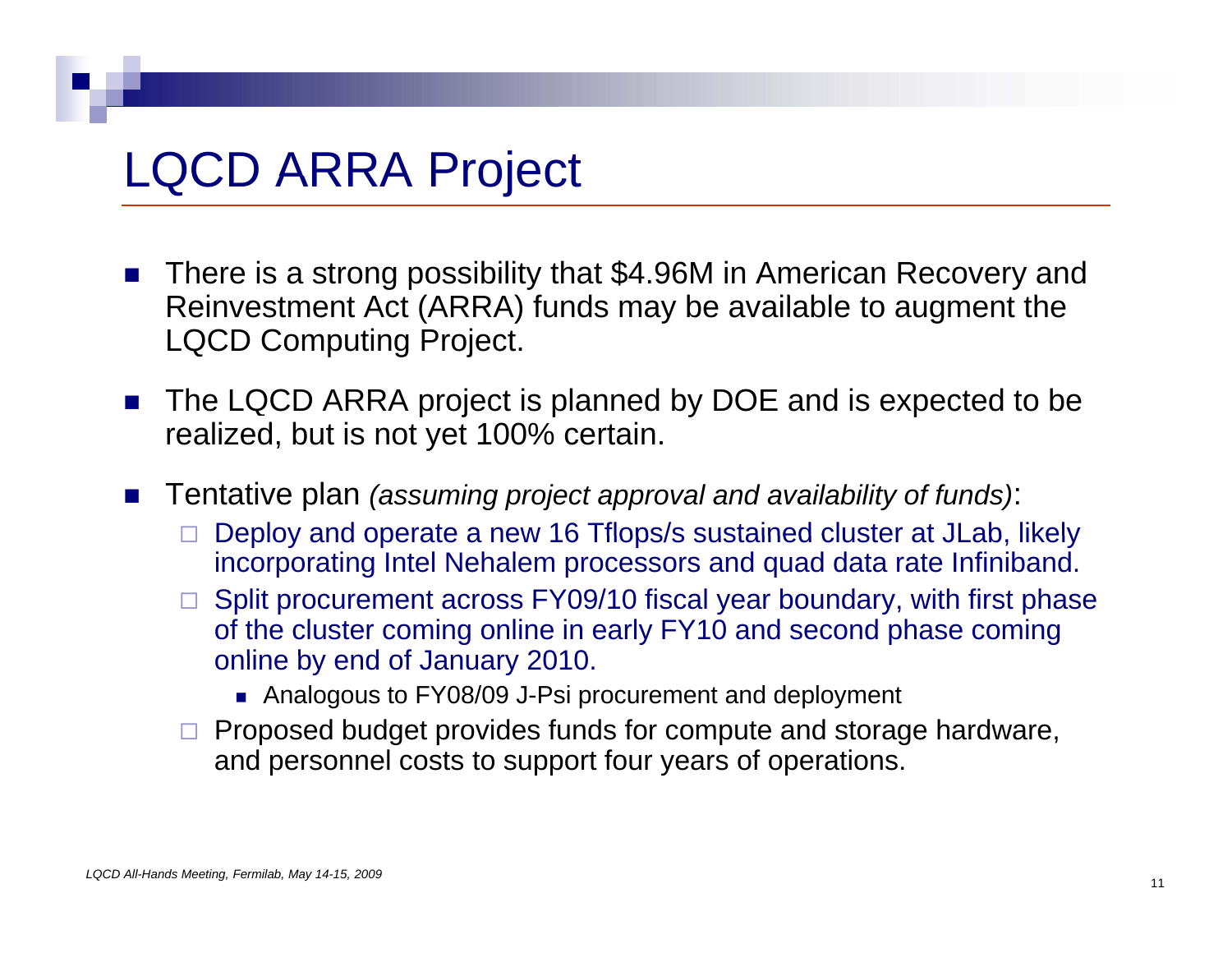# **LQCD-Ext Project Scope**

- F. Acquire and operate dedicated hardware at BNL, JLab, and FNAL for the study of quantum chromodynamics during the period FY2010 through FY2014.
	- □ Scope and budget included in BY10 submission of e300 business case
- $\mathcal{L}_{\mathcal{A}}$  Computing hardware will be sited at each host laboratory and operated as <sup>a</sup> single distributed computing facility.
	- $\Box$  Each facility is locally managed following host laboratory policies and procedures (security, ES&H, etc.)
- $\mathcal{L}_{\rm{max}}$  Acquisition and Operations Strategy
	- $\Box$ The QCDOC at BNL will be operated through the end of FY10.
	- П. Existing clusters at FNAL and JLab will be operated through end of life
		- *Typically 4 years –determined by cost-effectiveness*.
	- □ New systems will be acquired in each year of the project and will be operated from purchase through end of life, or through the end of the project, whichever comes first.
	- □ New computing systems will be sited at FNAL, JLab, and BNL. Based on price/performance, the systems may include highly integrated hardware such as the anticipated BlueGene/Q.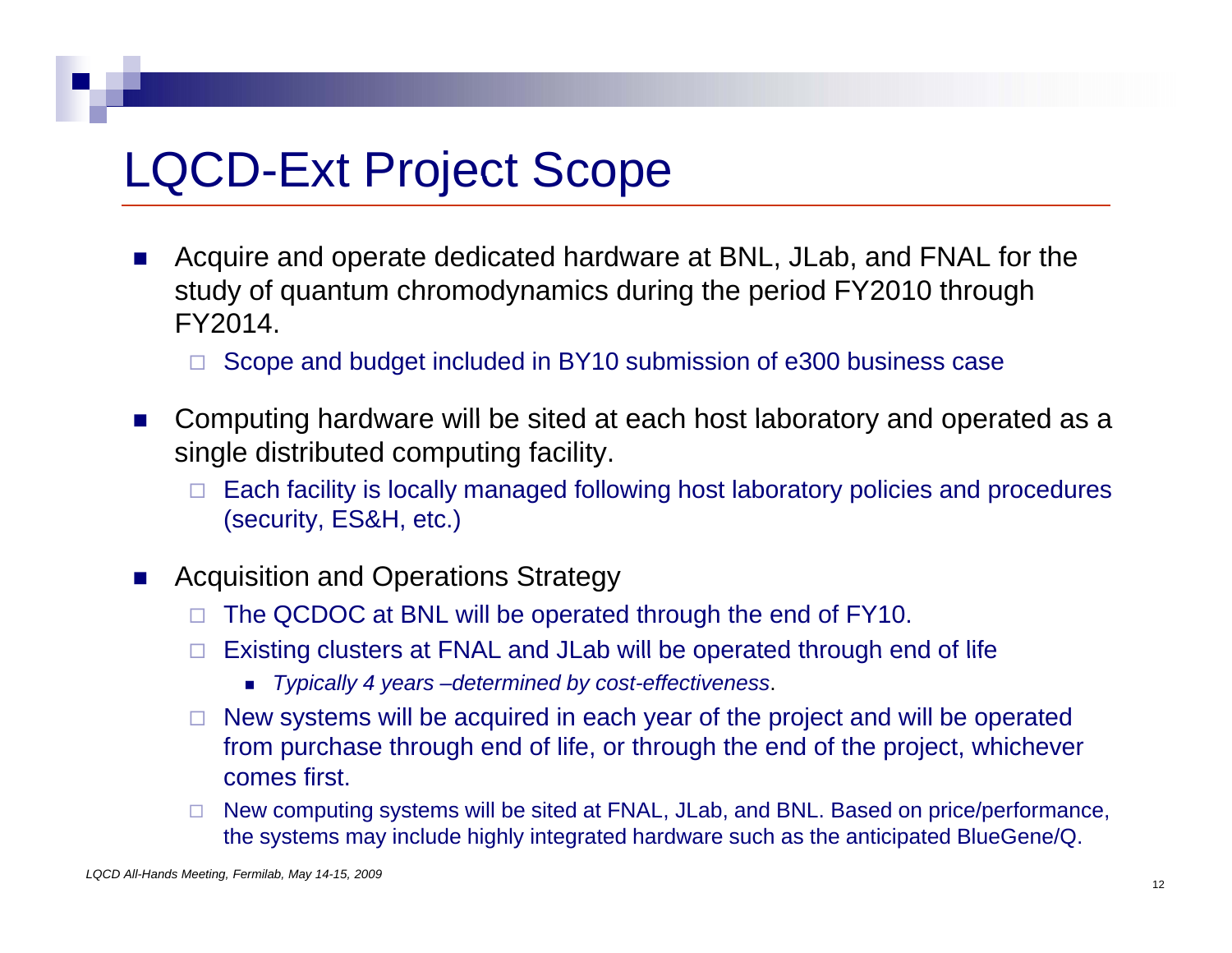# **Preliminary System Description**

Г The following systems will be in existence at the start of the LQCD-ext project:

| <b>Machine</b><br><b>Name</b> | <b>Site</b> | # Nodes                                 | <b>Processor</b>                  | <b>Performance</b><br>(Sustained) | Operated<br>through |
|-------------------------------|-------------|-----------------------------------------|-----------------------------------|-----------------------------------|---------------------|
| QCDOC                         | <b>BNL</b>  | 12,288-chip purpose-built supercomputer |                                   | 4.2 Tflops                        | FY2010              |
| Kaon                          | <b>FNAL</b> | 600                                     | Dual-core 2.0 GHz AMD Opteron     | 2.56 Tflops                       | FY2010              |
| 7n                            | JLab        | 396                                     | Quad-core 1.9 GHz AMD "Barcelona" | 2.9 Tflops                        | Q3-FY2011           |
| J/Psi                         | <b>FNAL</b> | 856                                     | Quad-core 2.1 GHz AMD Opteron     | 8.4 Tflops                        | FY2012              |

- Г During the extension, a maximum of five additional independent systems will be deployed.
	- $\Box$ One per year in FY2010 through FY2014
	- $\Box$  $\Box$  Maximum budgeted cost per system is \$1.85M.
- $\mathcal{L}_{\mathcal{A}}$  Typical system will consist of a commodity cluster with a high performance interconnect.
	- □ Other suitable hardware will be considered and evaluated on price/performance criteria.
- $\mathbf{r}$  The FY2010 and FY2011 systems will be acquired across the FY10/11 fiscal year boundary.
	- $\Box$ Purchasing scheme will be analogous to the FY08/09 cluster purchase
	- □ Current plan is to deploy the FY2010 and 2011 machines at Fermilab, in existing computer room facilities.
	- $\Box$  Acquisition plan will be discussed in a later talk.
- $\mathcal{L}_{\mathcal{A}}$ Each system will be operated for a minimum of 4 years.
- $\mathcal{L}_{\mathcal{A}}$  $\blacksquare$  Each system will support the software libraries and physics applications developed by the SciDAC and SciDAC-II Lattice QCD projects.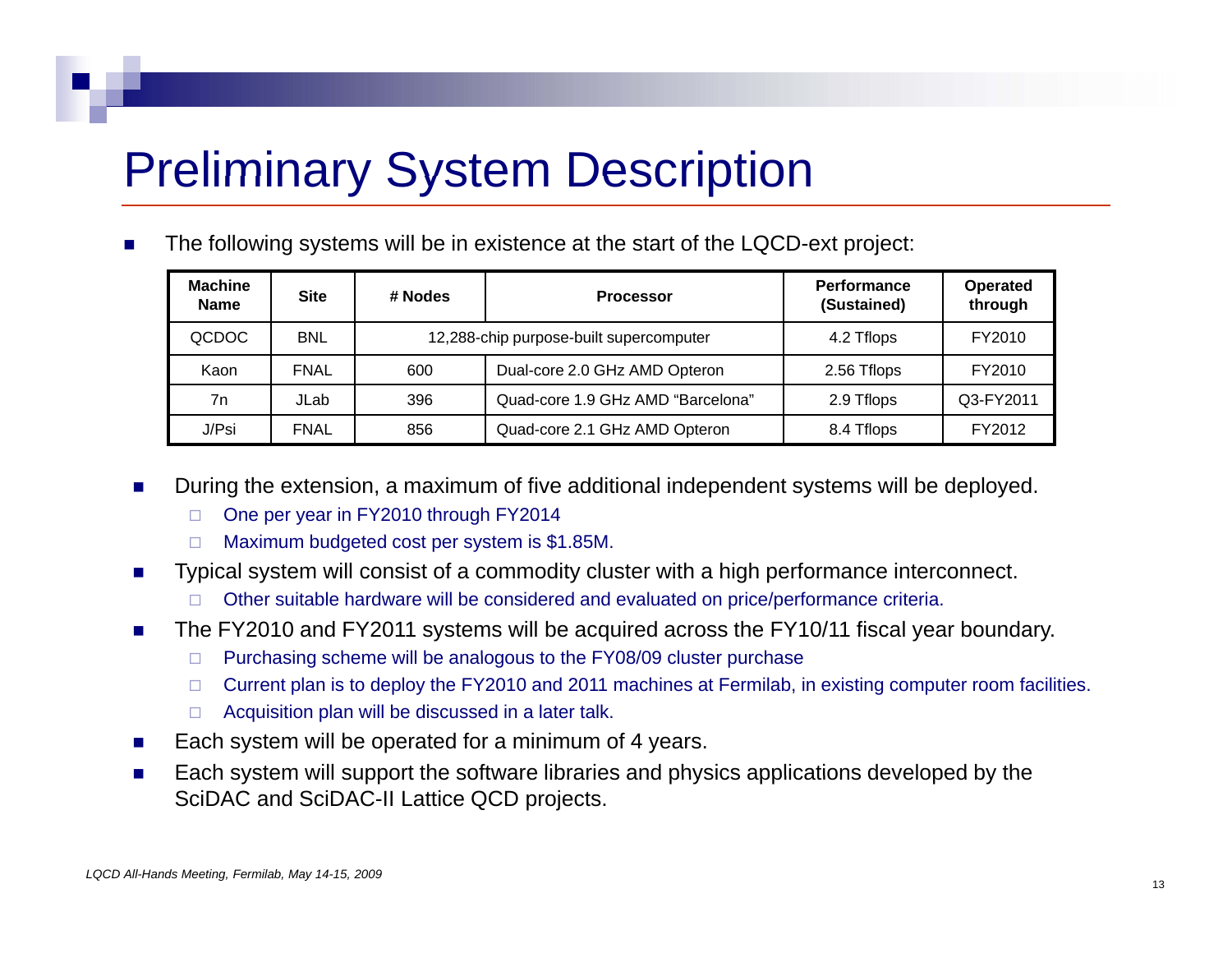# Project Budget

- ×. Preliminary Estimated Total Project Cost (TPC) = \$17.175M
	- *Based on preliminary guidance from OHEP and ONP*
	- *Budget has not been set to match a funding profile*
- F. Period of performance: FY10 through FY14
- $\mathcal{L}^{\mathcal{A}}$ Project funds will be used to support the operation of existing hardware and the procurement of new computing hardware to meet performance requirements and metrics.

#### $\sim$ Project funding covers:

- □ Project managemen<br>acquisition planning
- □ Operations and maintenance of production systems
- □ Acquisition and deployment of new hardware
- $\sim 10$  Not in scope
	- $\Box$ Software development
	- $\Box$

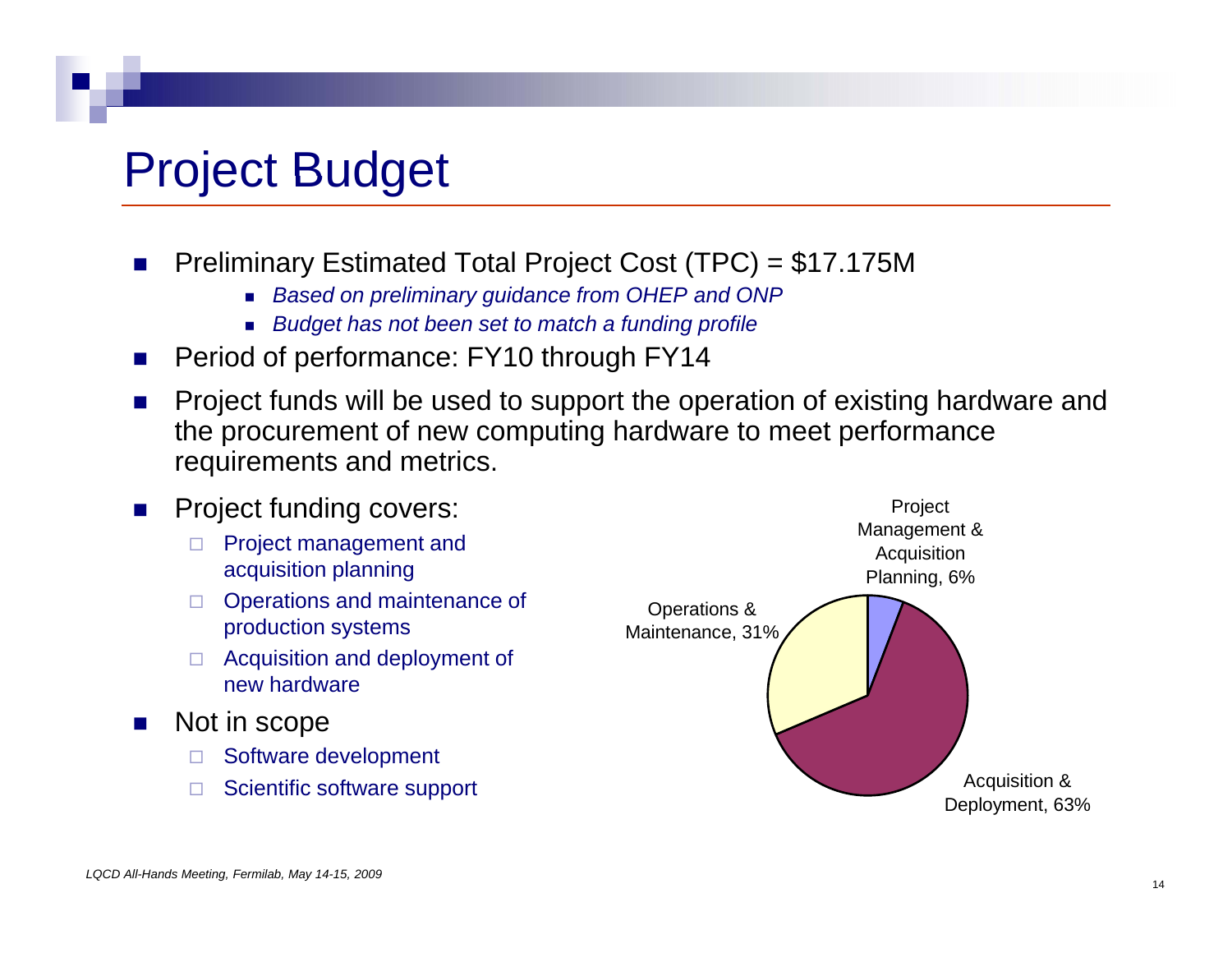# **LQCD-ext Project Status**

- $\overline{\phantom{a}}$  Working our way through the DOE Critical Decision (CD) process
	- □ CD-0: *Approve mission need*
	- CD-1: *Approve alternative selection and cost range*
	- CD-2: *Approve performance baseline*
	- □ CD-3: Approve start of construction
	- CD-4: *Approve start of operations or project completion*
- Г. CD-0 approval was obtained on April 13, 2009
- $\blacksquare$  CD-1 review was held on April 21.
	- $\square$  Still awaiting written report
	- □ CD-1 approval anticipated after we respond to review recommendations
- CD-2/3 tentatively scheduled for late summer (August?)
	- □  $\Box$  Will adjust our budget profile to match funding profile guidance
	- $\Box$  Will bring all necessary project documents into final shape for baselining.